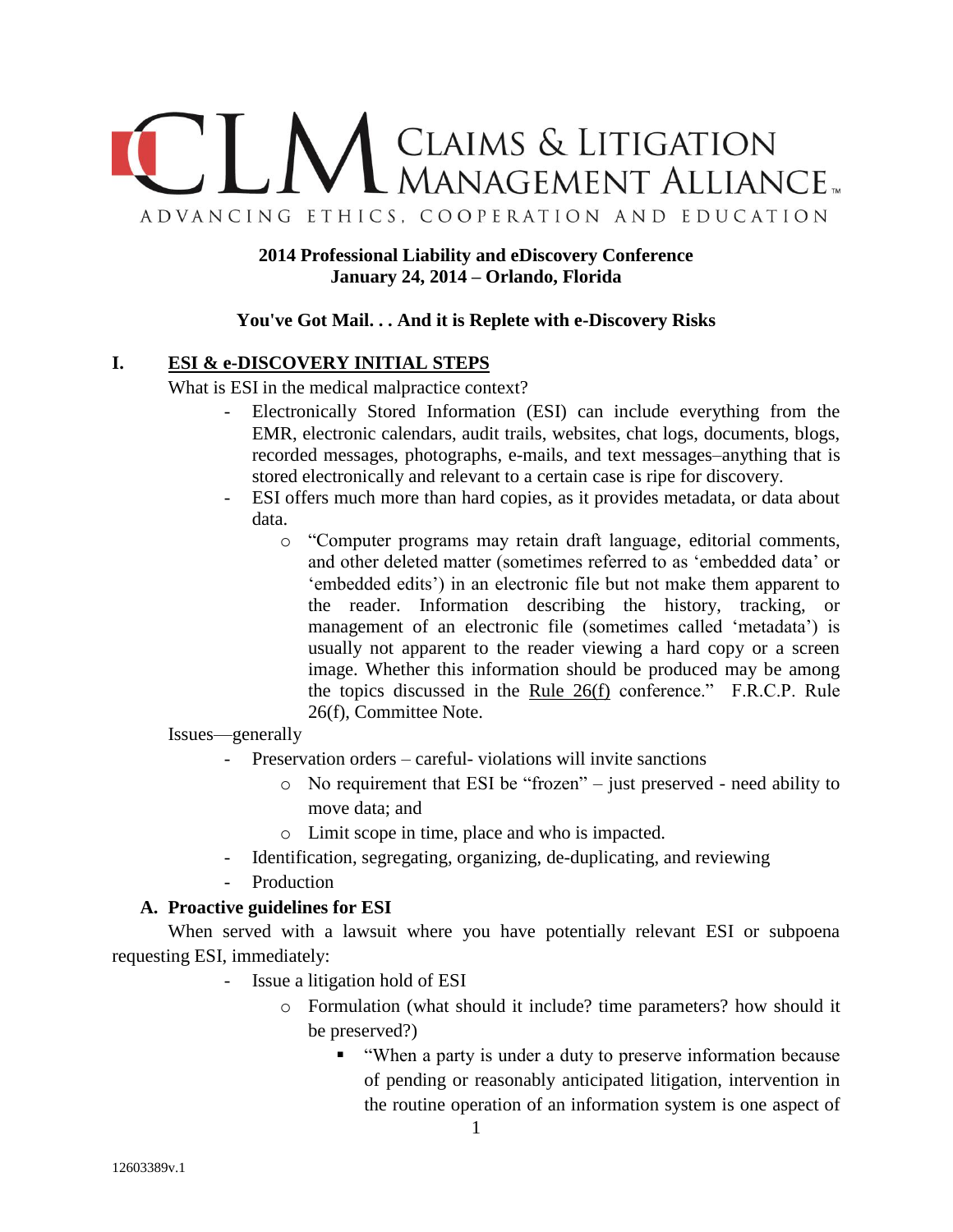what is often called a 'litigation hold.'" F.R.C.P. Rule 37(e), Committee Note.

- o Distribution (to who? what departments?)
- o Adherence and implementation (notice, follow-up, record-keeping)
	- "Among the factors that bear on a party's good faith in the routine operation of an information system are the steps the party took to comply with a … party agreement requiring preservation of specific electronically stored information." F.R.C.P. Rule 37(e), Committee Note.
- Determine the relevant sources of ESI
	- o Time periods
	- o Type
	- o Location
	- o Format
- Determine all records custodians (IT experts should be prepared to testify)
- Any unique risks to the data? (i.e. consult IT to ensure no automatic overwriting after x days)

## **B. Strategic Considerations for Pursuing e-Discovery**

Don't throw stones in a glass house…

- Use a cost-benefit analysis in deciding whether to initiate and pursue ediscovery, by looking at the:
	- o size of the case
	- o impact the ESI could have in the case
	- o the cost of seeking the ESI (relevant time frames, software needed, other limits)
	- o the cost of reciprocal e-discovery
	- o is your ESI in order? (appropriate litigation holds, ESI retention policies implemented and monitored, and what story is your metadata going to tell?)

## **C. Strategic Considerations for Responding to e-Discovery**

- Timing of disclosure
- Confer with adversary and voluntarily disclose or wait for discovery request or order?
- Stipulated confidentiality order
- Destruction/return of data/documents produced upon completion of litigation
- What party bears burden and cost?
	- o Burden and cost include: identify and segregate data, preserve, deduplicate, review and sort, remove confidential and privileged material
	- o Is responding entity/person a party responding to a RFP or a non-party responding to a subpoena?
	- o Cost of inspection instead of production. *See Bills v. Kennecott Corp.,*  108 F.R.D. 459, 462 (D. Utah 1985).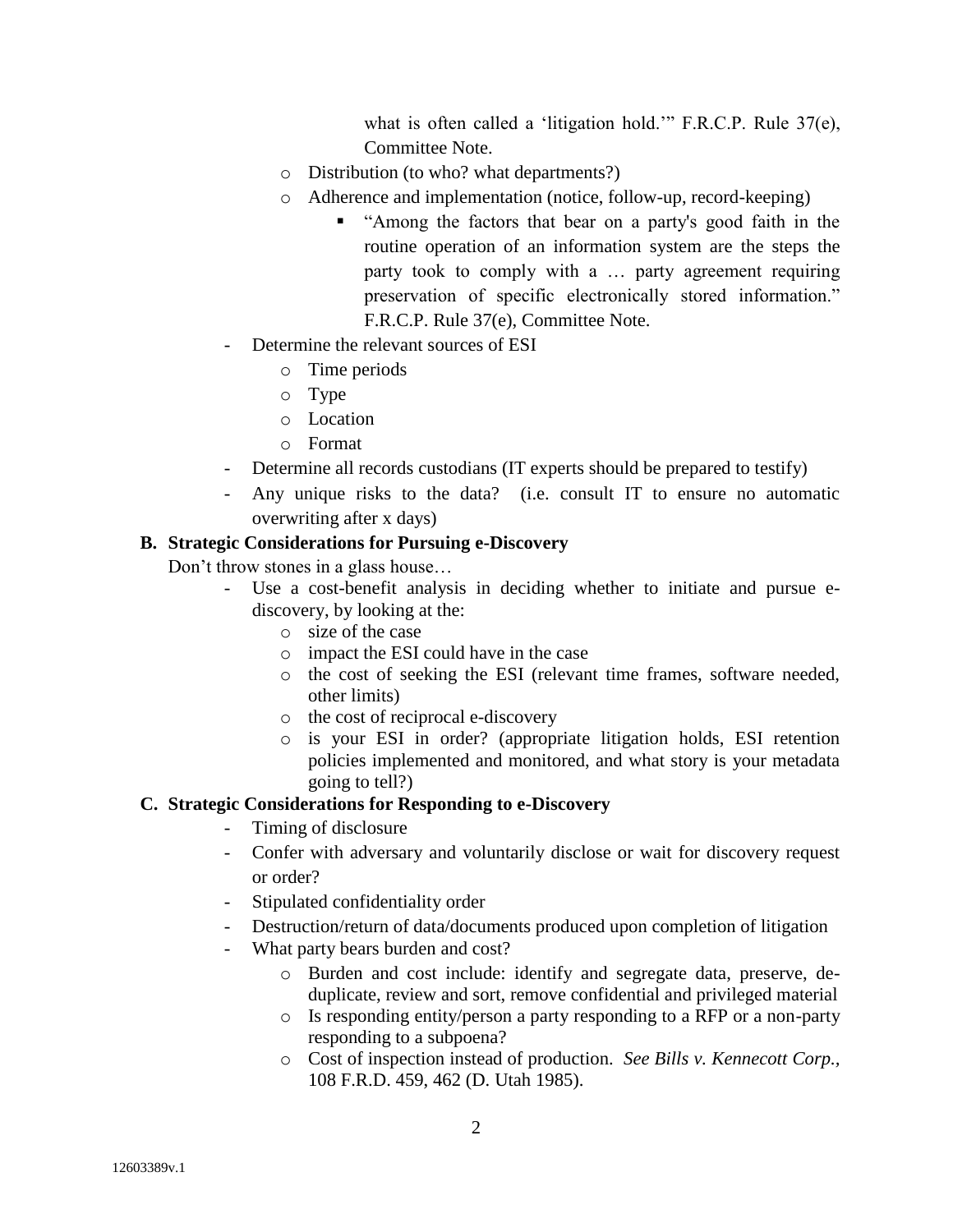- Form of production (native format, data ordinarily maintained or reasonably usable?)
	- $\circ$  "The Court, mindful of Rule 26(a)(1)(B), finds that where a party already possesses relevant information in electronic form, it is obligated, by way of mandatory disclosure, to so advise the adversary. Once advised of the existence of electronic data, a party may then make an informed decision as to the manner by which discovery could be produced." *In re Bristol–Myers Squibb Secs. Litigation*, 205 F.R.D. 437 (D.N.J. 2002).
	- o *See also*: "The rule recognizes that different forms of production may be appropriate for different types of electronically stored information. Using current technology, for example, a party might be called upon to produce word processing documents, e–mail messages, electronic spreadsheets, different image or sound files, and material from databases. Requiring that such diverse types of electronically stored information all be produced in the same form could prove impossible, and even if possible could increase the cost and burdens of producing and using the information." F.R.C.P. Rule 34(b), Committee Note.

# **D. Production**

- Closely examine the instructions that accompany the discovery requests to ensure production is limited to what is actually requested*. See also* F.R.C.P. Rule 34.
- Search terms can be agreed upon. *See U.S. v. O'Keefe*, 537 F. Supp. 2d 14 (D.D.C. 2008); *In re Seroquel Products Liability Litigation*, 244 F.R.D. 650, 662 (M.D. Fla. 2007).
	- o If search is decided and conducted unilaterally, keep track of search terms used to identify the requested information to show to requesting party and/or court.
- Risk of inadvertent production of confidential, proprietary, or privileged information.
	- o Relevance, burden, privilege or licensing restrictions may prevent production.
	- o Withheld documents should be tracked with coding and/or tagging systems that can be converted into charts.
- Support objections with detailed affidavits, if appropriate.
- Resist on-site inspections.

## **II. ESI & e-DISCOVERY ISSUES IN PROFESSIONAL LIABILITY CASES**

## **A. Non-Compliance (full or partial, perceived or real)**

- Motions to Compel/Sanctions
	- o Demonstrate extent of compliance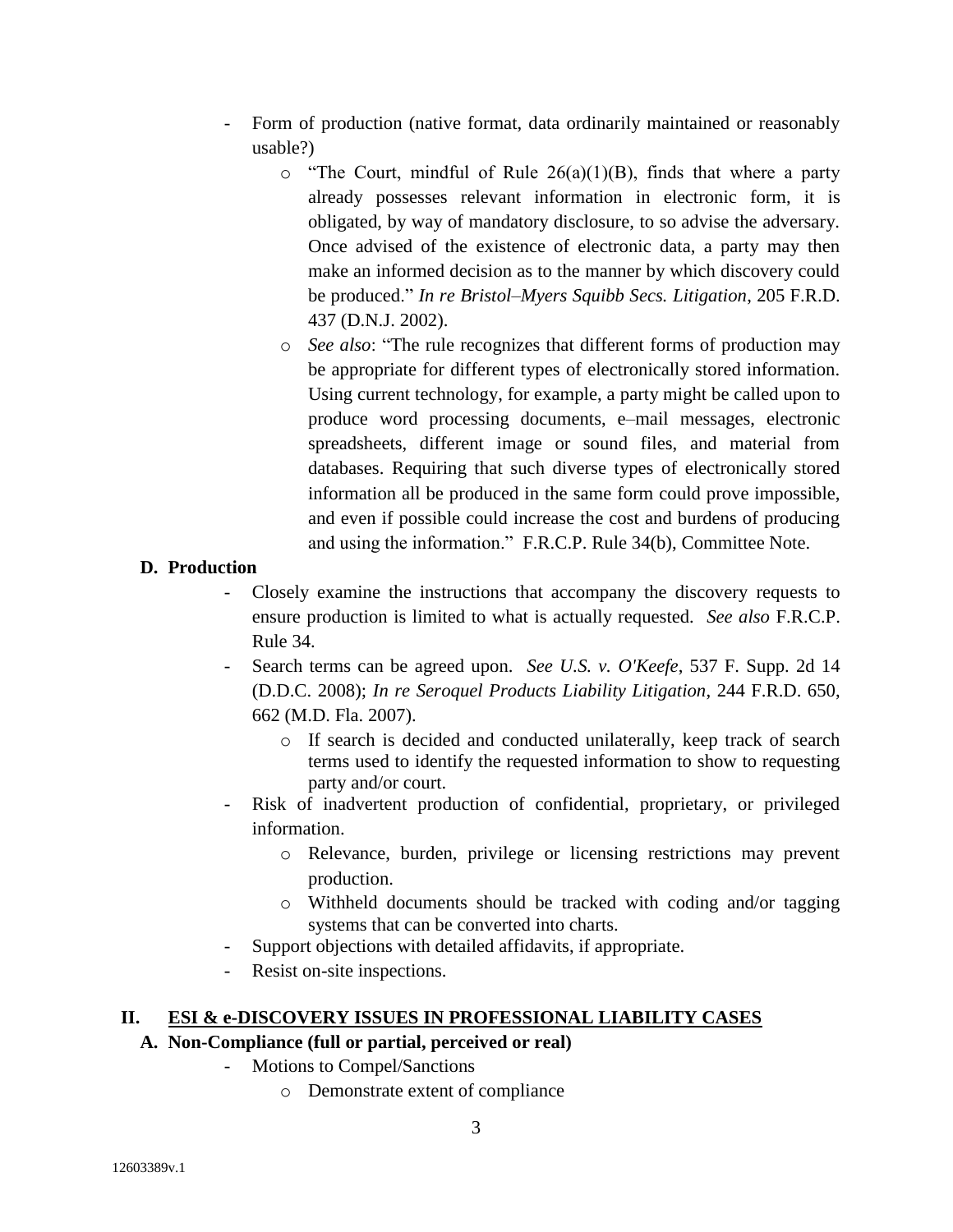- o Unreasonableness/burden/irrelevance of further compliance
	- "If the requesting party continues to seek discovery of information from sources identified as not reasonably accessible, the parties should discuss the burdens and costs of accessing and retrieving the information, the needs that may establish good cause for requiring all or part of the requested discovery even if the information sought is not reasonably accessible, and conditions on obtaining and producing the information that may be appropriate." F.R.C.P. 26(b)(2), Committee Note.
- Types of sanctions available
	- o Costs
	- o Exclusion of evidence
	- o Limitation upon claims or defenses
	- o Default judgment

### **B. Inaccessible ESI**

- "Not reasonably accessible because of undue burden or cost" *See* F.R.C.P. 26(b)(2), Committee Note.
- Data stored in back-up storage is usually not reasonably accessible.
- Deleted data not necessarily inaccessible. *See Simon Property Group L.P. v. mySimon, Inc.*, 194 F.R.D. 639 (S.D. Ind. 2000).
- Difficult to determine if responsive data contained there without incurring substantial cost/burden.
- Be prepared to explain why and how data is inaccessible.

## **C. Lost or Destroyed ESI**

- If data lost or destroyed, demonstrate:
	- o When did the obligation to preserve arise/accrue?
	- o Was the lost or destroyed data subject to production?
	- o Was the destruction result of routine operation of system as opposed to intentional human destruction?
		- Document (and ESI) retention policy?
		- May be protected by safe harbor rule
		- Employee's destruction of data on his employer–owned laptop amounted to willful spoliation of evidence supporting dismissal. The employee knew that he was obliged to preserve all data on the laptop. But he not only destroyed private files but intentionally deleted employment–related files and then wrote a program to write over the deleted documents after he filed his lawsuit. *Leon v. IDX Systems Corp.*, 464 F.3d 951 (9th Cir. 2006).
		- Sanctions were warranted against employer for gross spoliation of evidence in light of its failure to preserve e–mail in manner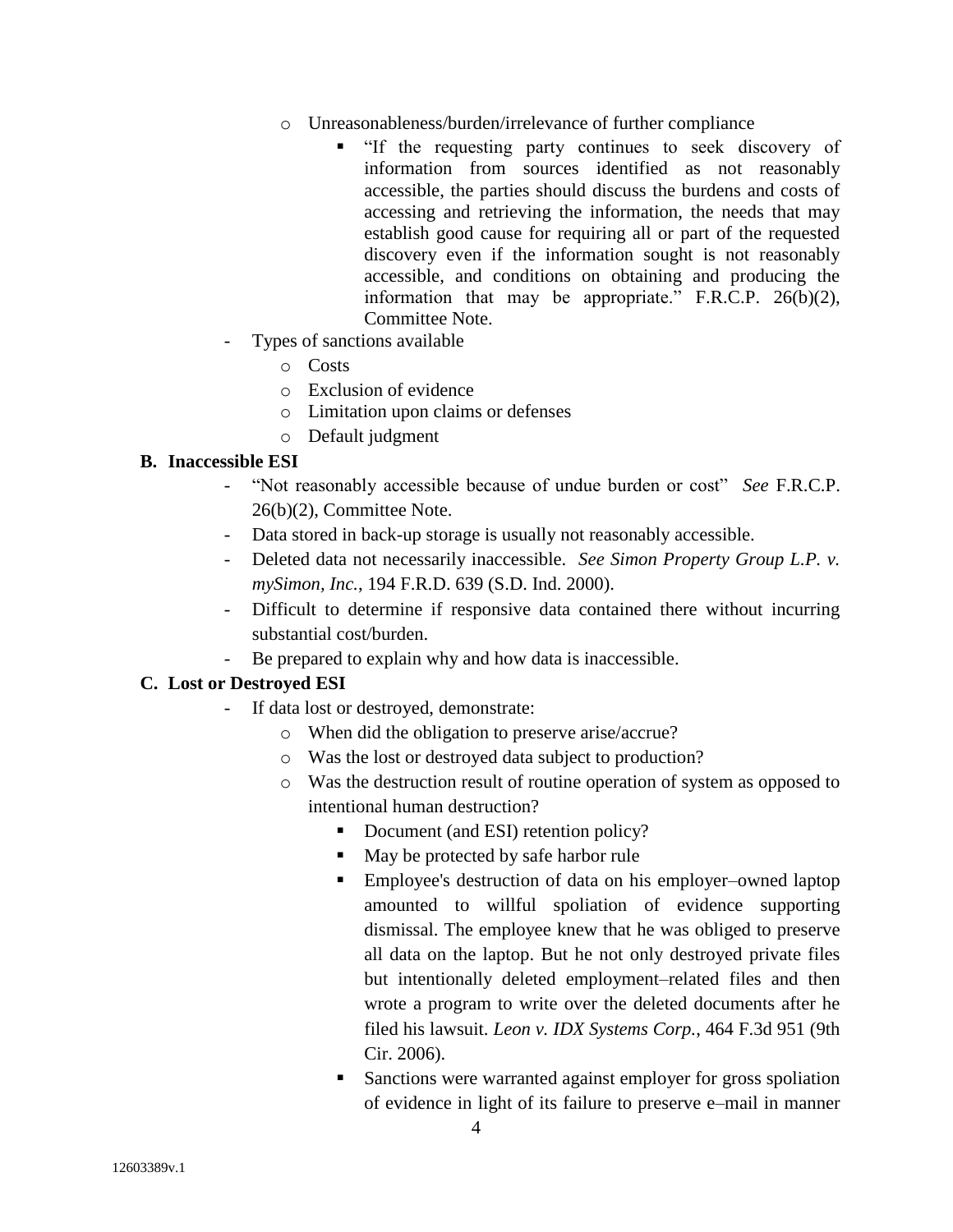contrary to its normal retention policy despite being placed on notice of potential litigation arising out of plaintiff's claims of sexual harassment. Defendant acted in bad faith in failing to suspend its email and data destruction policy or to preserve essential personnel documents in order to fulfill its duty to preserve relevant documentation for purposes of potential litigation. *Broccoli v. Echostar Communications Corp.,* 229 F.R.D. 506 (D. Md. 2005).

Are any applicable requirements of resulting prejudice met?

### **D. Where ESI has sunk or saved a case… lessons learned from the courtroom.**

- A few cases are discussed involving ESI issues that helped or hurt the case and serve as lessons learned.

### **III. CAPABILITIES AND RESOURCES FOR ESI & e-DISCOVERY**

### **A. Know your duties and get assistance when needed (Rule 1.1, Duty of Competence)**

- Preserve if you reasonably anticipate litigation. (*Point Blank Solutions, Inc. v. Toyobo America, Inc.*, 2011 WL 1456029 (S.D. Fla. Apr. 5, 2011)).
- Reasonable (not perfect) inquiry in response to Request for Production under Rule 34.
- The standard for sanctions for spoliation range from negligence to bad faith in various jurisdictions. *See Dardeen v. Kuehling*, 821 N.E.2d 227 (Ill. 2004)(discussing a negligence standard); *Point Blank Solutions, Inc. v. Toyobo America, Inc.*, 2011 WL 1448137 (S.D. Fla.)(discussing a bad faith standard).
- Do not be afraid to employ technical or project management assistance. *Bray & Gillespie Management, LLC v. Lexington Ins. Co.*, 2009 WL 71678 (M.D. Fla.)(mildly admonishing counsel for not knowing it or its vendor's capabilities).
- Know how to make informed decisions regarding vendors. Can you get the services you need, consistent with your duties and the needs of the case, without exceeding your client's budget?
- *Martin v. Northwestern Mutual Life Ins. Co.*, 2006 WL 148991 (M.D. Fla.)(attorney confession to being "computer illiterate" as reason for failure to produced electronically stored information was "frankly ludicrous").

### **B. Communicate with your client, especially regarding preservation**

- Jump start outline (The Sedona Conference), available for download from http://www.thesedonaconference.org/dltForm?did=jumpstart\_outline.pdf.
- Ask the right questions to get the information you need. F.R.C.P. 26(g) requires discovery responses based upon a "reasonable inquiry."
- Carefully document important decisions.
- Most sanctions regarding electronically stored information arise from a failure to preserve, which is a process, not an event.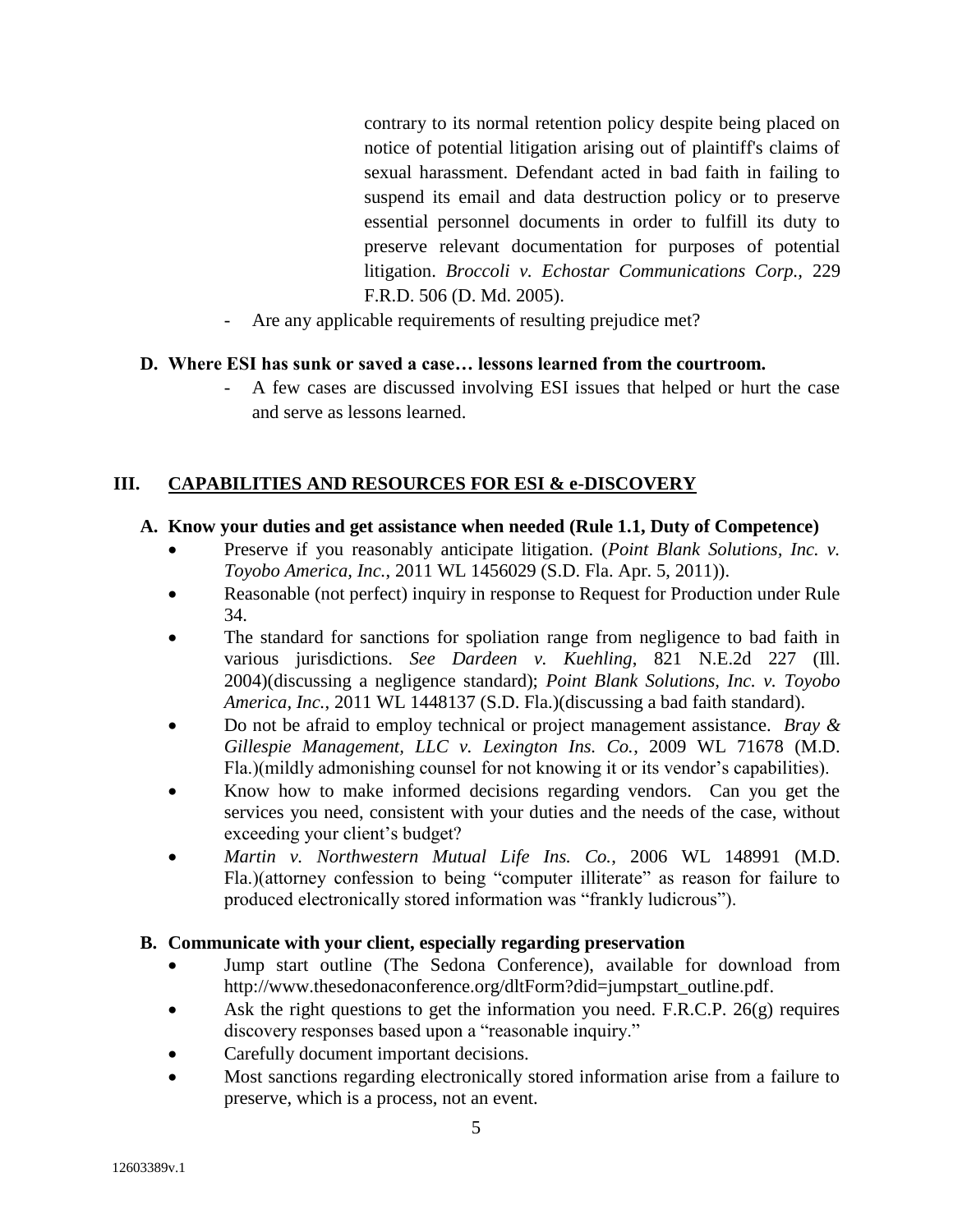- Cooperate with opposing counsel regarding electronic discovery efforts.
- You are serving your client's interests when you cooperate regarding scope of preservation, scope of discovery, form of production, etc.—if nothing else, you're saving your client money. *See Mancia v. Mayflower Textile Servs. Co.*, 253 F.R.D. 354 (D. Md. 2008).
- Respond to communication from opposing counsel regarding form of production because the failure to do so can have consequences.
	- o Rule 34(b): "If objection is made to the requested form or forms for producing electronically stored information—or if no form was specified in the request—the responding party must state the form or forms it intends to use";
	- o Rule 34(b): "The party submitting the request may move for an order under Rule 37(a) with respect to any objection to or other failure to respond to the request or any part thereof, or any failure to permit inspection as requested"; and
	- o Rule 34(b): "Regarding the discovery of electronically stored information: (1) if a request does not specify the form or forms for producing electronically stored information, a responding party must produce the information in a form or forms in which it is ordinarily maintained or in a form or forms that are reasonably usable; and (2) a party need not produce the same electronically stored information in more than one form.
- Tailor your discovery requests.
- Evaluate what opposing counsel proposes before you agree.
- Educate the court on issues that are likely to arise or that have arisen.

### **C. Duties**

- ABA Rule of Professional Conduct 1.1 (Competence) and Comment 8.
	- o A lawyer shall provide competent representation to a client. Competent representation requires the legal knowledge, skill, thoroughness and preparation reasonably necessary for the representation.
	- o To maintain the requisite knowledge and skill, a lawyer should keep abreast of changes in the law and its practice, *including the benefits and risks associated with relevant technology*, engage in continuing study and education and comply with all continuing legal education requirements to which the lawyer is subject. (Emphasis added).
- ABA Rule of Professional Conduct 3.4 (Fairness to Opposing Party and Counsel).
- Fed.R.Civ.P.  $34(a)$
- Fed.R.Civ.P. 26(g) (Signing Disclosures and Discovery Requests, Responses, and Objections).
- Fed.R.Civ.P. 37 (but do not forget about the court's inherent power to maintain its docket. See, e.g., *Kipperman v. Onex Corp.*, 260 F.R.D. 682 (N.D. Ga.